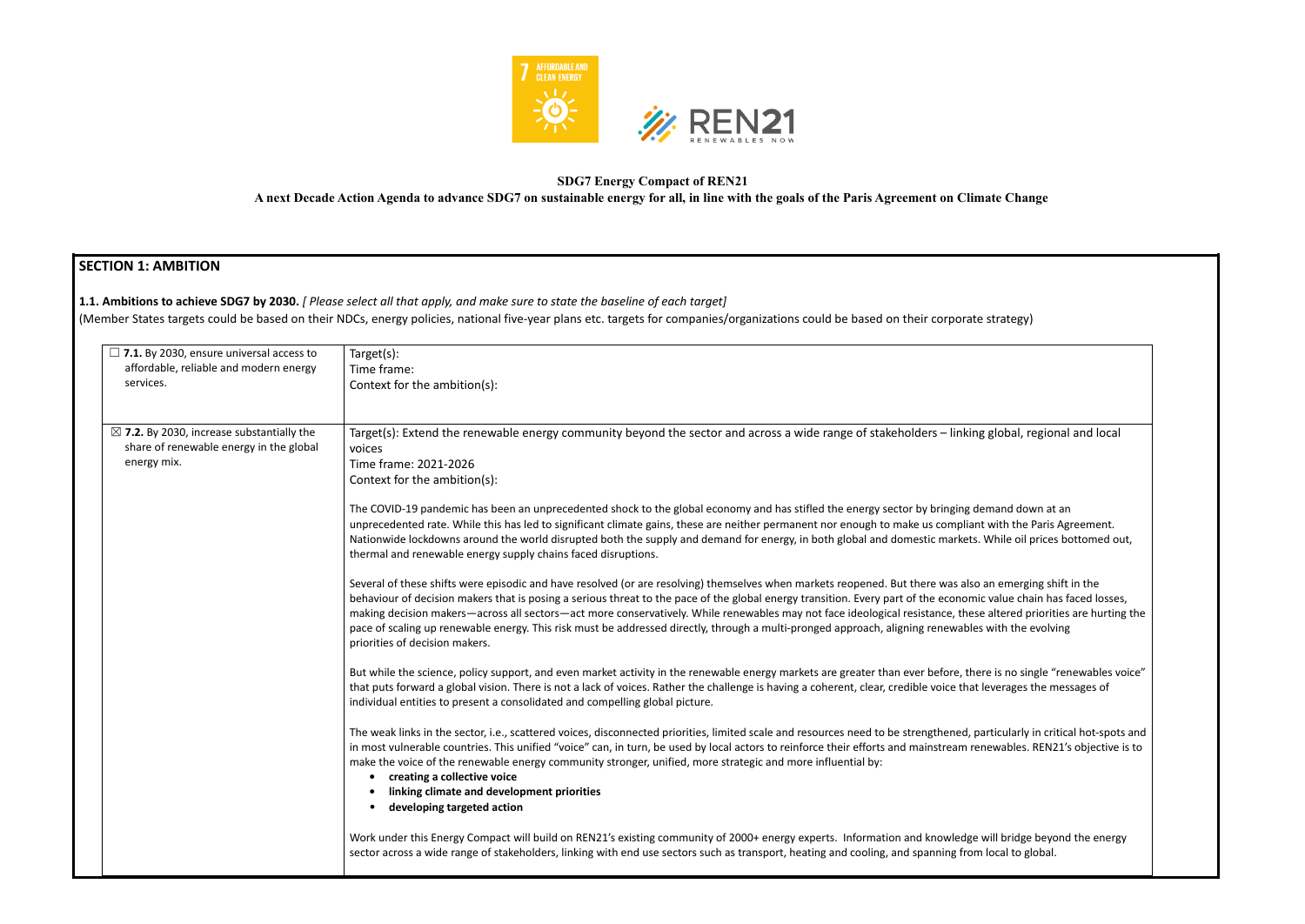| $\Box$ 7.3. By 2030, double the global rate of<br>improvement in energy efficiency.                                                                                                                                                                                                                                                                  | Target(s):<br>Time frame:<br>Context for the ambition(s):     |
|------------------------------------------------------------------------------------------------------------------------------------------------------------------------------------------------------------------------------------------------------------------------------------------------------------------------------------------------------|---------------------------------------------------------------|
| $\Box$ 7.a. By 2030, enhance international<br>cooperation to facilitate access to clean<br>energy research and technology, including<br>renewable energy, energy efficiency and<br>advanced and cleaner fossil-fuel<br>technology, and promote investment in<br>energy infrastructure and clean energy<br>technology.                                | Target(s):<br>Time frame:<br>Context for the ambition(s):     |
| $\Box$ 7.b. By 2030, expand infrastructure and<br>upgrade technology for supplying modern<br>and sustainable energy services for all in<br>developing countries, in particular least<br>developed countries, small island<br>developing States, and land-locked<br>developing countries, in accordance with<br>their respective programs of support. | Target $(s)$ :<br>Time frame:<br>Context for the ambition(s): |

1.2. Other ambitions in support of SDG7 by 2030 and net-zero emissions by 2050. [Please describe below e.g., coal phase out or reforming fossil fuel subsidies etc.]

Target(s): Time frame: Context for the ambition(s):

# **SECTION 2: ACTIONS TO ACHIEVE THE AMBITION**

2.1. Please add at least one key action for each of the elaborated ambition(s) from section 1. *[Please add rows as needed].*

| Description of action (please specify for which ambition from Section 1)                                                                                                                                                                                                                                                                                                                                                                                                                                                                                                            | Start and e<br>2021-2026 |
|-------------------------------------------------------------------------------------------------------------------------------------------------------------------------------------------------------------------------------------------------------------------------------------------------------------------------------------------------------------------------------------------------------------------------------------------------------------------------------------------------------------------------------------------------------------------------------------|--------------------------|
| <b>Creating a Collective Voice</b>                                                                                                                                                                                                                                                                                                                                                                                                                                                                                                                                                  |                          |
| Though many organisations are promoting renewable energy, players/actions/voices are scattered. The messages need to be linked together. A comprehensive,<br>easy-to-understand, action-orientated framing narrative is essential to draw attention to and strengthen the renewables' agenda. Here REN21 will:<br>develop an influence mapping took to identify key influencers, players and strategic entry points;<br>$\bullet$<br>build and bring the community together more strategically, to increase the collective influence in the global energy debate; and,<br>$\bullet$ |                          |
| support network members in positioning themselves as part of the larger renewable energy narrative and enhancing their individual activities at national/local<br>$\bullet$<br>levels.                                                                                                                                                                                                                                                                                                                                                                                              |                          |
| Description of action (please specify for which ambition from Section 1)                                                                                                                                                                                                                                                                                                                                                                                                                                                                                                            | Start and e<br>2021-2026 |
| <b>Linking Climate and Development Priorities</b>                                                                                                                                                                                                                                                                                                                                                                                                                                                                                                                                   |                          |
| There is a renewable energy discourse, a sustainable energy discourse, a climate discourse, an energy efficiency discourse, etc. These conversations, however, are not                                                                                                                                                                                                                                                                                                                                                                                                              |                          |
| integrated to present a holistic theory of change. Developing an integrated narrative will raise the overall profile of the systemic values associated with renewable energy,                                                                                                                                                                                                                                                                                                                                                                                                       |                          |
| which can be used in each of these discourses. It is important to build bridges between different communities to address blind spots and biases and to position                                                                                                                                                                                                                                                                                                                                                                                                                     |                          |
| renewables as more than providing energy services, i.e., by helping to improve air quality, supporting a healthy environment, underpinning climate change mitigation and                                                                                                                                                                                                                                                                                                                                                                                                            |                          |
| adaptation, driving local economic development etc. These communities are diverse in structure and focus, ranging from renewable energy to end-use sectors, from local                                                                                                                                                                                                                                                                                                                                                                                                              |                          |

| and end date<br>$-2026$ |  |
|-------------------------|--|
|                         |  |
|                         |  |
|                         |  |
|                         |  |
|                         |  |
| and end date            |  |
| $-2026$                 |  |
|                         |  |
|                         |  |
|                         |  |
|                         |  |
|                         |  |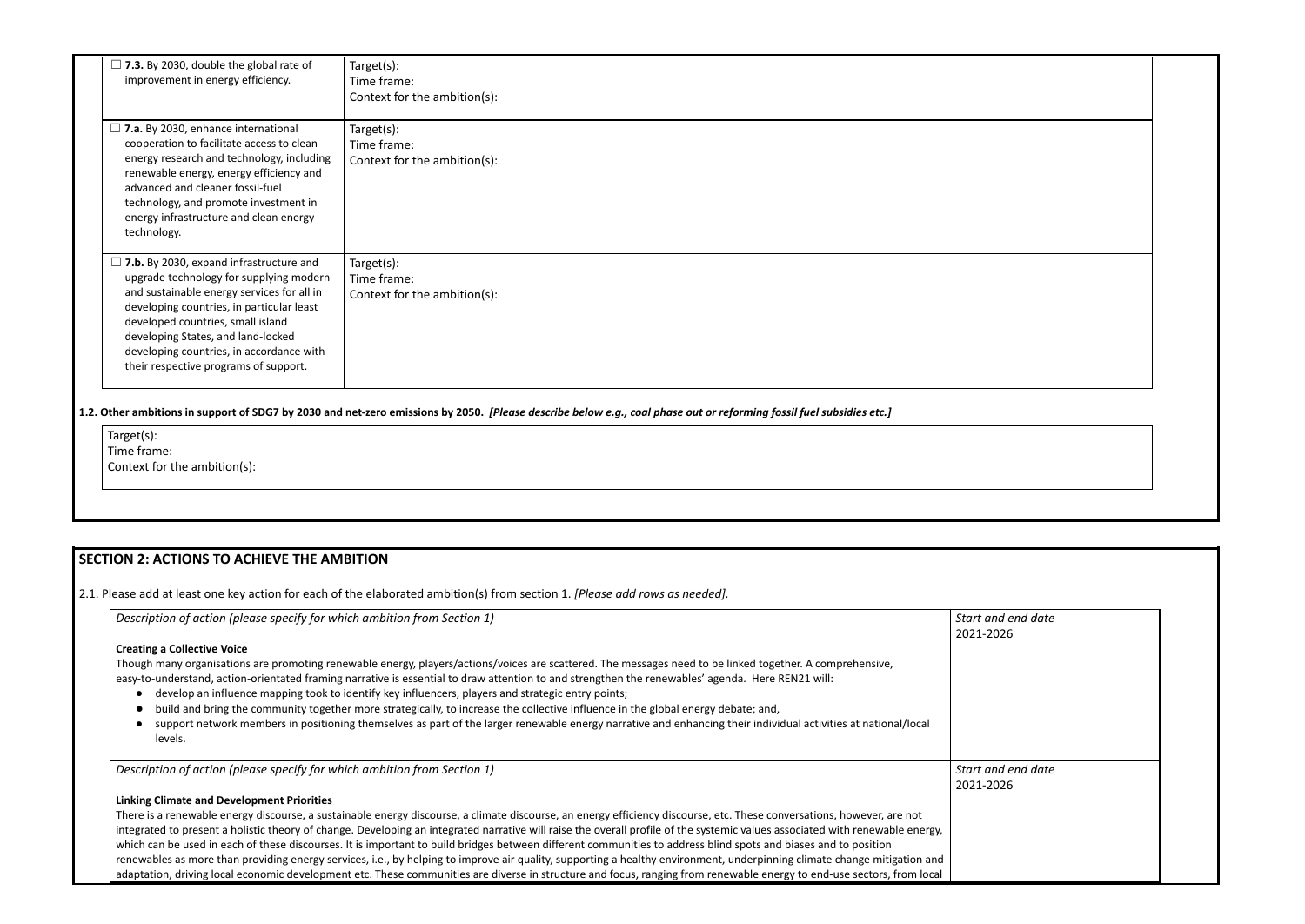| to global in scale and made up of a wide range of stakeholders. The aim is to develop a better and mutual understanding about the "what", "why" and "how" around<br>mainstreaming renewable energy. |                       |
|-----------------------------------------------------------------------------------------------------------------------------------------------------------------------------------------------------|-----------------------|
| REN21 will work to:                                                                                                                                                                                 |                       |
| broaden the energy transition discussion by building bridges to non-energy sectors                                                                                                                  |                       |
| strengthen multi-stakeholder communities (energy and non-energy) to support deployment of renewable energy                                                                                          |                       |
| identify and bring together multipliers and champions who can incorporate insights from renewables players in the larger socio-economic discussion.                                                 |                       |
| Description of action (please specify for which ambition from Section 1)                                                                                                                            | Start a<br>$2021 - 2$ |
| <b>Developing Targeted Action</b>                                                                                                                                                                   |                       |
| The renewable energy sector, as compared to traditional energy sources, has few resources for communication, marketing and the ability to represent the sector's                                    |                       |
| interest. Even as the renewable energy players efforts are built on robust science and rigorous research, it is often drowned out by the misinformation disseminated by                             |                       |
| the fossil fuel and nuclear lobbies. To keep the renewables agenda relevant and in the forefront, communications-that lend a human face to the economics and science                                |                       |
| of renewables and reconcile facts with emotions-are critical.                                                                                                                                       |                       |

# *Start and end date* 2026

REN21 will work with the community to support collaborative campaigns called *Lighthouse Projects*. These are opportunities that emerge organically in response to a particular situation, or issues and allow community members to develop and engage in a targeted action, e.g., campaign, policy brief, in collaboration with other players to achieve greater impact.

**Description of action (please specify for which ambition from Section 1) Start and end date** 

# **SECTION 3: OUTCOMES**

3.1*.* Please add at least one measurable and time-based outcome for **each** of the actions from section 2. *[Please add rows as needed].*

| <b>Outcome</b><br>Influence Mapping Tool - a tool that identifies key influencers, players and strategic entry points<br>Impact indicator: energy users/end-use sectors are talking about renewables                                                                                                                                                                                                 | Date<br>1 tool<br>End 2022     |
|------------------------------------------------------------------------------------------------------------------------------------------------------------------------------------------------------------------------------------------------------------------------------------------------------------------------------------------------------------------------------------------------------|--------------------------------|
| <b>Outcome</b><br>Multistakeholder Platform - a platform where the community come together to develop strong framing and guiding renewable energy narratives<br>that serves as an "umbrella" for relevant thematic, sectoral, regional/national narratives, information campaigns and activities<br>Impact indicator: new networks between renewable energy players and non-renewable energy players | Date<br>1 platform<br>End 2022 |
| <b>Outcome</b><br>RENdez-vous series - a space for dialogue, connecting different voices and perspectives (global and local) to enrich the exchange, strengthen the<br>renewable energy sector and to identify blind-spots and biases<br>Impact indicator:                                                                                                                                           | Date<br>10 events<br>End 2022  |
| <b>Outcome</b><br>Lighthouse communication projects - a targeted action, e.g., campaign, policy brief, in collaboration with other players to achieve greater impact in<br>response to a particular situation or issue.<br>Impact indicator: renewables are being communicated about in a way that links renewables to broader societal issues (economic development;<br>innvoation; jobs etc.)      | Date<br>1 campaign<br>End 2022 |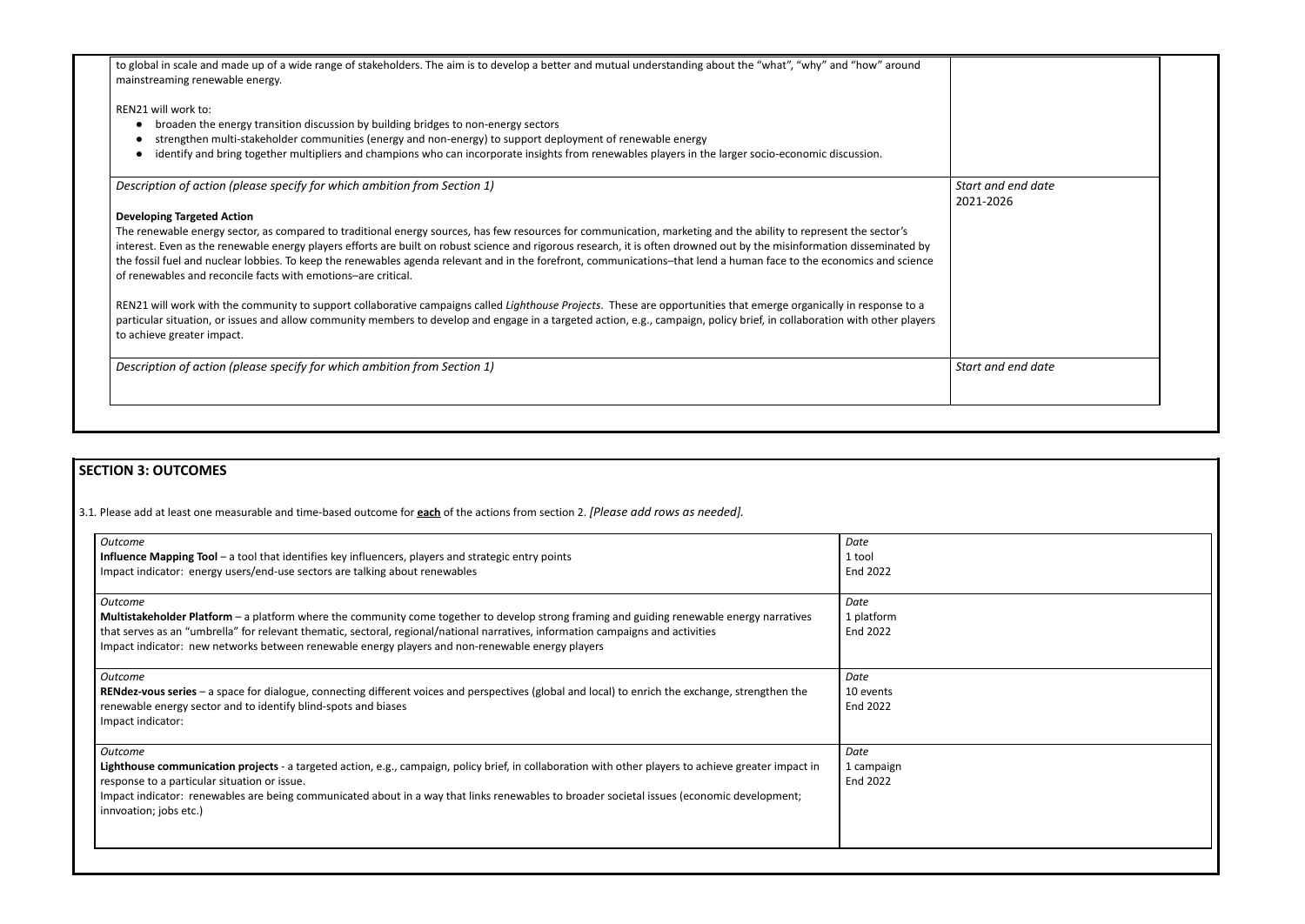## **SECTION 4: REQUIRED RESOURCES AND SUPPORT**

4.1. Please specify required finance and investments for **each** of the actions in section 2.

#### **Budget per annum**

| Influence Mapping Tool                        | USD 400,000 |
|-----------------------------------------------|-------------|
| Multistakeholder Platform                     | USD 250,000 |
| RENdez-vous series                            | USD 100,000 |
| Lighthouse Communication Projects USD 250,000 |             |

4.2. [For countries only] In case support is required for the actions in section 2, please select from below and describe the required support and specify for which action.

*[Examples of support for Member States could include: Access to low-cost affordable debt through strategic de-risking instruments, capacity building in data collection; development of integrated energy plans and energy transition pathways; technical assistance, etc.]*

| $\Box$ Financing            | Description        |
|-----------------------------|--------------------|
|                             |                    |
|                             |                    |
| $\Box$ In-Kind contribution | <b>Description</b> |
|                             |                    |
|                             |                    |
| $\Box$ Technical Support    | Description        |
|                             |                    |
|                             |                    |
| $\Box$ Other/Please specify | Description        |
|                             |                    |
|                             |                    |
|                             |                    |
|                             |                    |
|                             |                    |

## **SECTION 5: IMPACT**

5.1. Countries planned for implementation including number of people potentially impacted.

Southeast Asia; Africa; Latin America and Caribbean

5.2. Alignment with the 2030 Agenda for Sustainable Development – Please describe how **each** of the actions from section 2 impact advancing the SDGs by 2030. *[up to 500 words, please upload supporting strategy documents as needed]*

We all know that staying below 1.5°C will take more than promoting renewable energy. We need a systemic change, decoupling economic growth from environmental degradation and applying a holistic approach, considering all phases of resource use to do more and better with less. From an energy perspective this means reducing energy demand and to mainstream renewables.

To mainstream renewables also requires integrating renewables across all sectors and forging bridges outside of the renewable energy bubble with a diversity of players. We need to identify, build on and collaborate with players to collectively widen and amplify the renewable energy voice. This means broadening the renewable energy community regionally and into new sectors. It also involves bringing the right information to this community so it can be more influential and strategic. Simply put, to become more influential the renewable energy community needs to move beyond conversations with the "usual suspects" and work with strategic allies, regardless of sector.





To mainstream renewables requires societal support. This means building up political acceptance, i.e., making renewables a political priority, ensuring market acceptance and societal support. It's also about building and bringing the community together more strategically, to increase the collective influence in the global energy debate, linking global and local voices.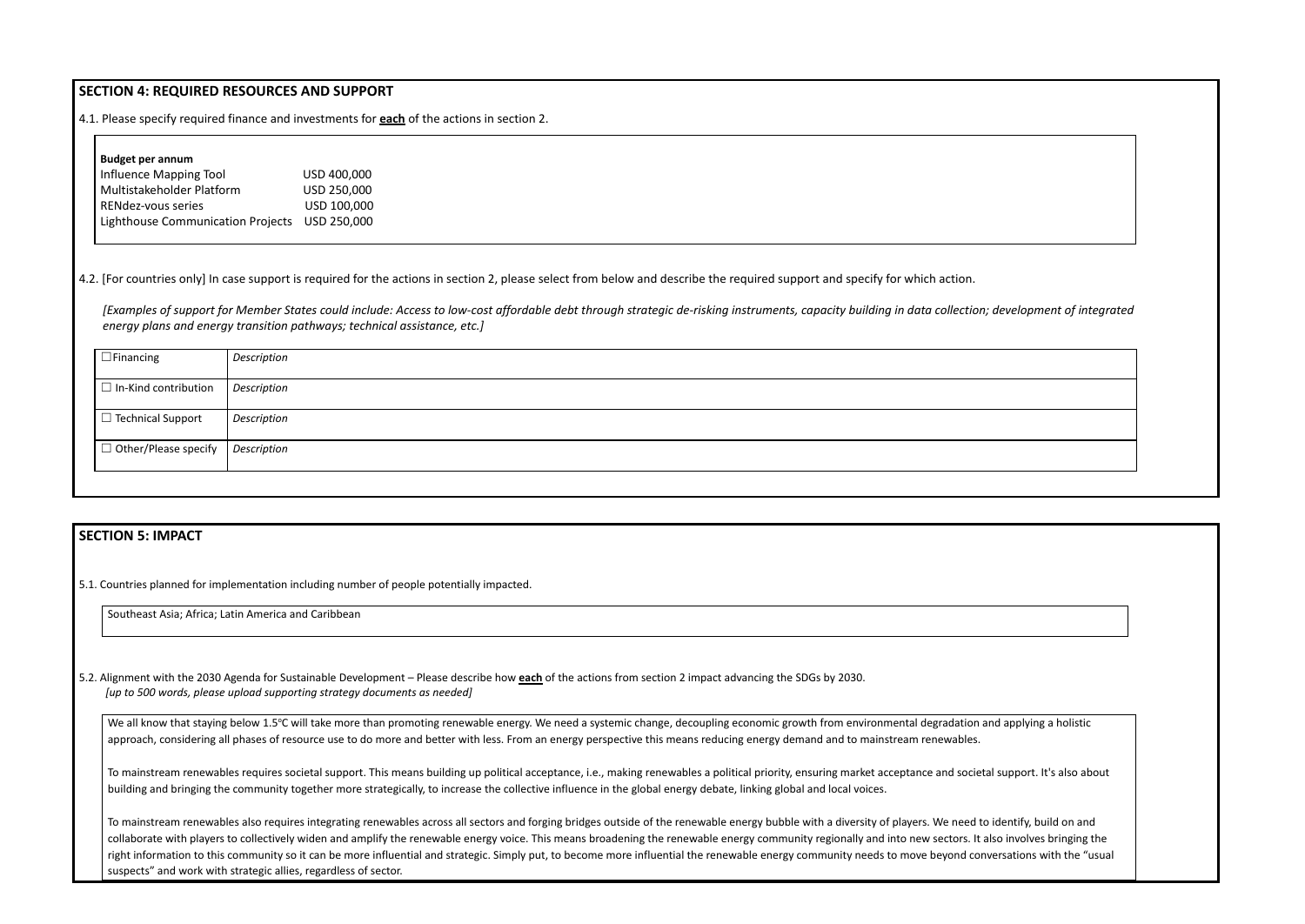It is only by shifting to an energy efficiency and renewable energy based energy system that we can hope to remain below 1.5°C. Energy is crucial for achieving almost all of the SDGs by making critical contributions to helping to alleviate poverty, fight hunger, increase access to health care, education and clean water etc. Renewable energy has the added benefit of having lower GHG emissions than fossil fuels and has a lower environmental impact. Renewables also support energy access, energy security and in some cases energy sovereignty .

5.3. Alignment with Paris Agreement and net-zero by 2050 - Please describe how each of the actions from section 2 align with the Paris Agreement and national NDCs (if applicable) and support the net-zero emissions by 2050. *[up to 500 words, please upload supporting strategy documents as needed]*

See above – the issues identified and approaches proposed are interlinked.

I. 1. Does the Energy Compact strengthen and/or add a target, commitment, policy, action related to SDG7 and its linkages to the other SDGs that results in a higher cumulative impact compared to existing frameworks? ☒Yes ☐No

## **SECTION 6: MONITORING AND REPORTING**

6.1. Please describe how you intend to track the progress of the proposed outcomes in section 3. Please also describe if you intend to use other existing reporting frameworks to track progress on the proposed outcomes.

1.3. Does the Eneray Compact consider inclusion of key priority issues towards achieving SDG7 by 2030 and the net-zero emission apal of the Paris Agreement by 2050 - as defied by latest alobal analysis and data including t *outcome of the Technical Working Groups?* ☒Yes ☐No

II. Alignment with the 2030 agenda on Sustainable Development Goals - Ensure coherence and alignment with SDG implementation plans and strategies by 2030 as well as national development plans and priorities.

II.1. Has the Enerav Compact considered enablina actions of SDG7 to reach the other sustainable development aoals by 2030?  $\boxtimes$  Yes  $\Box$  No

II.2. Does the Energy Compact align with national, sectoral, and/or sub-national sustainable development strategies/plans, including SDG implementation plans/roadmaps?  $\boxtimes$ Yes  $\Box$ No

Each outcome will be tracked through annual reporting process and documented accordingly.

## **SECTION 7: GUIDING PRINCIPLES CHECK LIST**

Please use the checklist below to validate that the proposed Energy Compact is aligned with the guiding principles.

I. Stepping up ambition and accelerating action - Increase contribution of and accelerate the implementation of the SDG7 targets in support of the 2030 Agenda for Sustainable Development for Paris Agreement

*I.2. Does the Energy Compact increase the geographical and/or sectoral coverage of SDG7 related efforts?* ☒Yes ☐No

*II.3. Has the Energy Compact considered a timeframe in line with the Decade of Action?* ☒Yes ☐No

III. Alignment with Paris Agreement and net-zero by 2050 - Ensure coherence and alignment with the Nationally Determined Contributions, long term net zero emission strategies.

III.1. Has the Energy Compact considered a timeframe in line with the net-zero goal of the Paris Agreement by 2050?  $\boxtimes$  Yes  $\Box$  No

*III.2. Has the Energy Compact considered energy-related targets and information in the updated/enhanced NDCs?* ☒Yes ☐No

III.3. Has the Energy Compact considered alignment with reaching the net-zero emissions goal set by many countries by 2050?  $\boxtimes$  Yes  $\Box$  No

IV. Leaving no one behind, strengthening inclusion, interlinkages, and synergies - Enabling the achievement of SDGs and just transition by reflecting interlinkages with other SDGs.

*IV.1. Does the Energy Compact include socio-economic impacts of measures being considered?* ☒Yes ☐No

*IV.2. Does the Energy Compact identify steps towards an inclusive, just energy transition?* ☒Yes ☐No